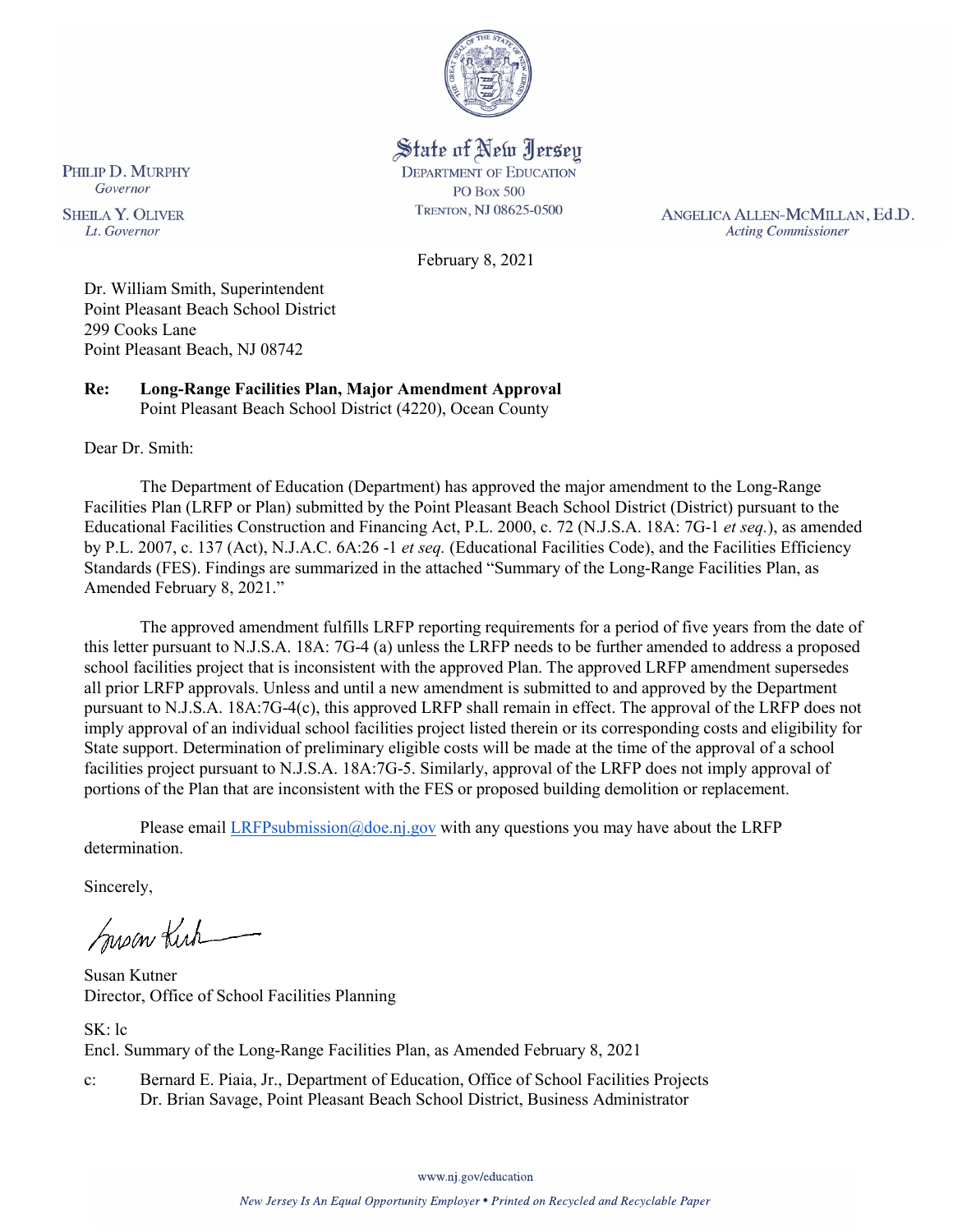### **Point Pleasant Beach School District (4220) Summary of the Long-Range Facilities Plan, as Amended February 8, 2021**

The Department of Education (Department) has completed its review of the major amendment to the Long-Range Facilities Plan (LRFP or Plan) submitted by the Point Pleasant Beach School District (District) pursuant to the Educational Facilities Construction and Financing Act, P.L. 2000, c. 72 (N.J.S.A. 18A: 7G-1 *et seq.*), as amended by P.L. 2007, c. 137 (Act), N.J.A.C. 6A:26-1 et seq. (Educational Facilities Code), and the Facilities Efficiency Standards (FES).

The following provides a summary of the District's approved amended LRFP. The summary is based on the standards set forth in the Act, the Educational Facilities Code, the FES, District-reported information in the Department's LRFP reporting system, and supporting documentation. The referenced reports in *italic* text are standard reports available on the Department's LRFP website.

#### **1. Inventory Overview**

The District is classified as a Regular Operating District (ROD) for funding purposes. It provides services for students in grades PK-12.

The District identified existing and proposed schools, sites, buildings, rooms, and site amenities in its LRFP. Table 1 lists the number of existing and proposed district schools, sites, and buildings. Detailed information can be found in the *School Asset Inventory Report* and the *Site Asset Inventory Report.*

**As directed by the Department, school facilities projects that have received initial approval by the Department and have been approved by the voters, if applicable, are represented as "existing" in the LRFP.** Approved projects that include new construction and/or the reconfiguration/reassignment of existing program space are as follows: n/a.

| Category                                     | <b>Existing</b> | <b>Proposed</b> |
|----------------------------------------------|-----------------|-----------------|
| Number of Schools (assigned DOE school code) |                 |                 |
| Number of School Buildings <sup>1</sup>      |                 |                 |
| Number of Non-School Buildings <sup>2</sup>  |                 |                 |
| Number of Vacant Buildings                   |                 |                 |
| Number of Sites                              |                 |                 |

#### **Table 1: Number of Schools, School Buildings, and Sites**

Based on the existing facilities inventory submitted by the District:

- Schools using leased buildings (short or long-term):  $n/a$
- Schools using temporary classroom units (TCUs), excluding TCUs supporting construction:  $n/a$
- Vacant/unassigned school buildings:  $n/a$

 $\overline{a}$ 

<span id="page-1-1"></span><span id="page-1-0"></span>*<sup>1</sup>* Includes district-owned buildings and long-term leases serving students in district-operated programs

<sup>&</sup>lt;sup>2</sup> Includes occupied district-owned buildings not associated with a school, such as administrative buildings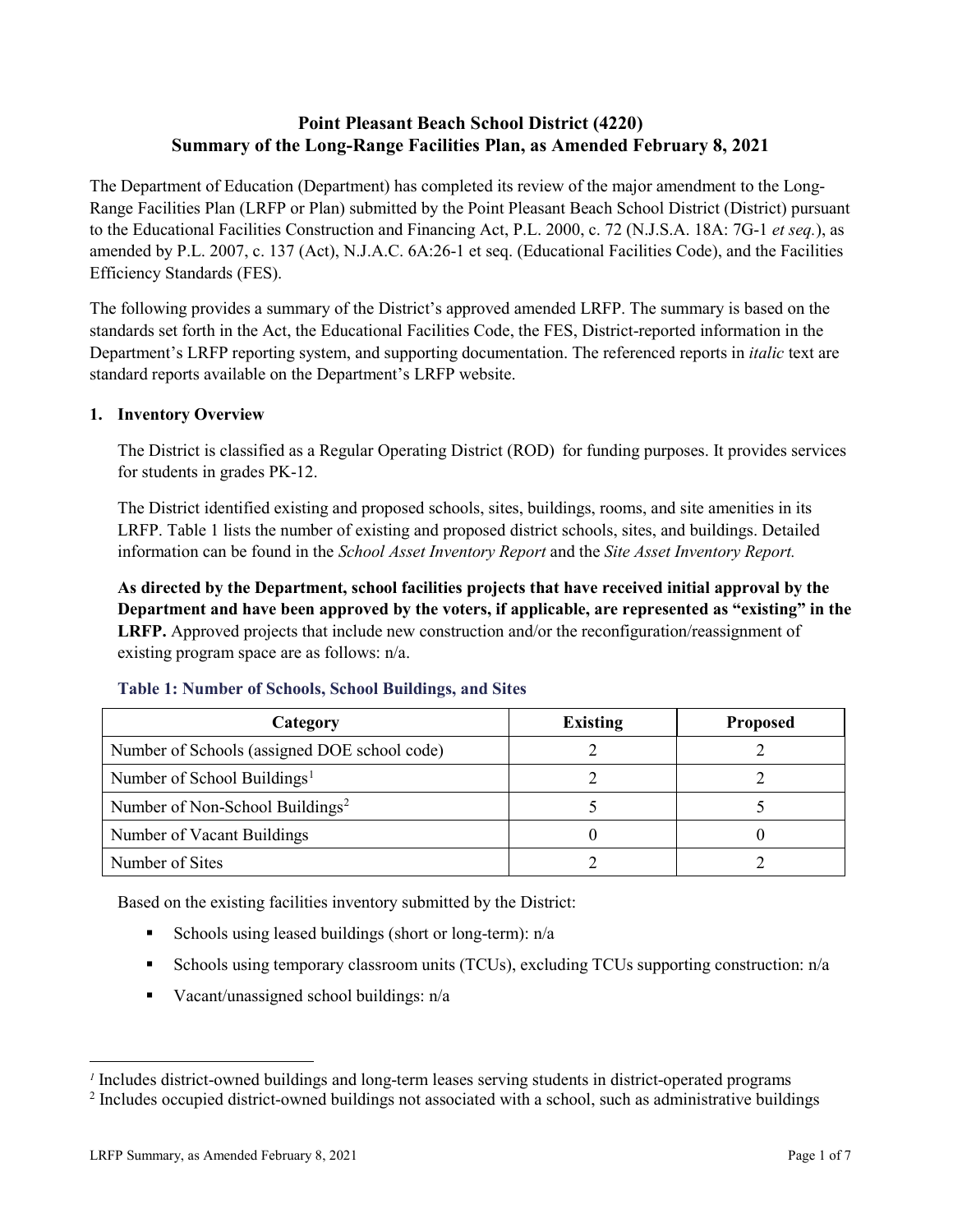Findings:

The Department has determined that the proposed inventory is adequate for approval of the District's LRFP amendment. However, the LRFP determination does not imply approval of an individual school facilities project listed within the LRFP; the District must submit individual project applications for project approval.

### **2. District Enrollments**

The District determined the number of students, or "proposed enrollments," to be accommodated for LRFP planning purposes on a district-wide basis and in each school.

The Department minimally requires the submission of a standard cohort-survival projection using historic enrollment data from the Application for School State Aid (ASSA) or NJ Smart. The cohort-survival method projection method forecasts future students based upon the survival of the existing student population as it moves from grade to grade. A survival ratio of less than 1.00 indicates a loss of students, while a survival ratio of more than 1.00 indicates the class size is increasing. For example, if a survival ratio tracking first to second grade is computed to be 1.05, the grade size is increasing by 5% from one year to the next. The cohort-survival projection methodology works well for communities with stable demographic conditions. Atypical events impacting housing or enrollments, such as an economic downturn that halts new housing construction or the opening of a charter or private school, typically makes a cohort-survival projection less reliable.

### **Proposed enrollments are based on a standard cohort-survival enrollment projection.**

Adequate supporting documentation was submitted to the Department to justify the proposed enrollments. Table 2 provides a comparison of existing and projected enrollments. All totals include special education students.

|                              | <b>Existing Enrollments</b> | <b>District Proposed Enrollments</b> |
|------------------------------|-----------------------------|--------------------------------------|
| <b>Grades</b>                | 2019-20                     | 2023-24                              |
| PK (excl. private providers) |                             | 17                                   |
| Grades K to 5                | 203                         | 141                                  |
| Grades 6 to 8                | 132                         | 93                                   |
| Grades 9 to 12               | 391                         | 243                                  |
| <b>Totals PK to 12</b>       | 743                         | 494                                  |

# **Table 2: Enrollments**

Findings:

The Department has determined the District's proposed enrollments to be acceptable for approval of the District's LRFP amendment. The Department will require a current enrollment projection at the time an application for a school facilities project is submitted incorporating the District's most recent enrollments in order to verify that the LRFP's planned capacity is appropriate for the updated enrollments.

# **3. District Practices Capacity**

Based on information provided in the room inventories, District Practices Capacity was calculated for each school building to determine whether adequate capacity is proposed for the projected enrollments based on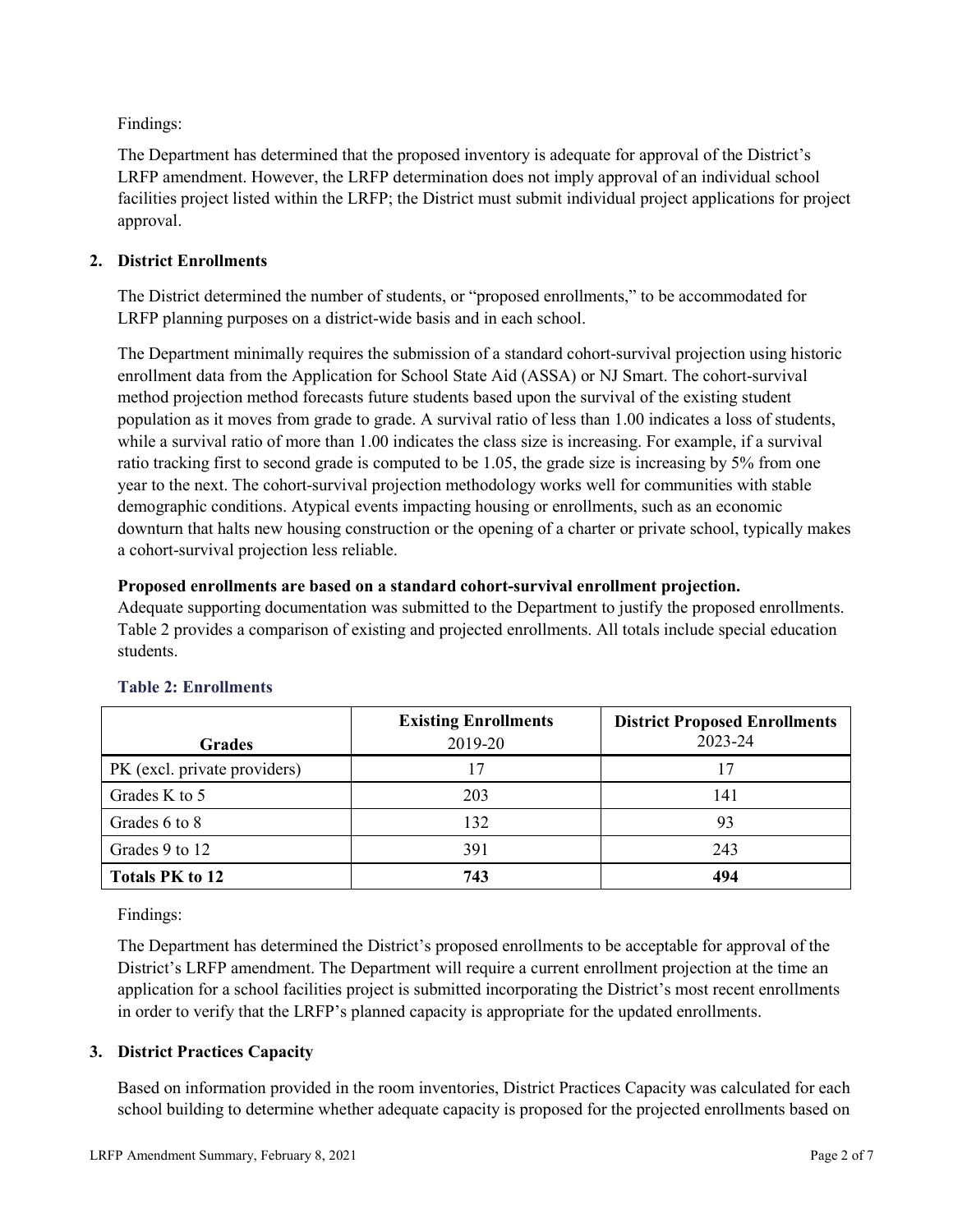district scheduling and class size practices. The capacity totals assume instructional buildings can be fully utilized regardless of school sending areas, transportation, and other operational issues. The calculations only consider district-owned buildings and long-term leases; short term leases and temporary buildings are excluded. **A capacity utilization factor of 90% for classrooms serving grades K-8 and 85% for classrooms serving grades 9-12 is applied in accordance with the FES.** No capacity utilization factor is applied to preschool classrooms.

In certain cases, districts may achieve adequate District Practices Capacity to accommodate enrollments but provide inadequate square feet per student in accordance with the FES, resulting in educational adequacy issues and "Unhoused Students." Unhoused students are considered in the "Functional Capacity" calculations used to determine potential State support for school facilities projects and are analyzed in Section 4.

Table 3 provides a summary of proposed enrollments and existing and proposed District-wide capacities. Detailed information can be found in the LRFP website reports titled *FES and District Practices Capacity Report, Existing Rooms Inventory Report, and Proposed Rooms Inventory Report.*

| <b>Grades</b>              | <b>Proposed</b><br><b>Enrollments</b> | <b>Existing</b><br><b>District</b><br><b>Practices</b><br>Capacity | <b>Existing</b><br>Deviation* | <b>Proposed</b><br><b>District</b><br><b>Practices</b><br>Capacity | <b>Proposed</b><br>Deviation* |
|----------------------------|---------------------------------------|--------------------------------------------------------------------|-------------------------------|--------------------------------------------------------------------|-------------------------------|
| Elementary ( $PK$ to 5)    | 158                                   | 167.33                                                             | 9.33                          | 153.23                                                             | $-4.77$                       |
| Middle $(6 \text{ to } 8)$ | 93                                    | 86.97                                                              | $-6.03$                       | 101.07                                                             | 8.07                          |
| High $(9 \text{ to } 12)$  | 243                                   | 254.15                                                             | 11.15                         | 254.15                                                             | 11.15                         |
| <b>District Totals</b>     | 494                                   | 508.45                                                             | 14.45                         | 508.45                                                             | 14.45                         |

### **Table 3: District Practices Capacity Analysis**

*\* Positive numbers signify surplus capacity; negative numbers signify inadequate capacity. Negative values for District Practices capacity are acceptable for approval if proposed enrollments do not exceed 100% capacity utilization.*

Considerations:

- Based on the proposed enrollments and existing room inventories, the District is projected to have inadequate capacity for the following grade groups, assuming all school buildings can be fully utilized: n/a
- Adequate justification has been provided by the District if the proposed capacity for a school significantly deviates from the proposed enrollments. Generally, surplus capacity is acceptable for LRFP approval if additional capacity is not proposed through new construction.

# Findings:

The Department has determined that proposed District capacity, in accordance with the proposed enrollments, is adequate for approval of the District's LRFP amendment. The Department will require a current enrollment projection at the time an application for a school facilities project is submitted, incorporating the District's most recent Fall Enrollment Report, in order to verify that the LRFP's planned capacity meets the District's updated enrollments.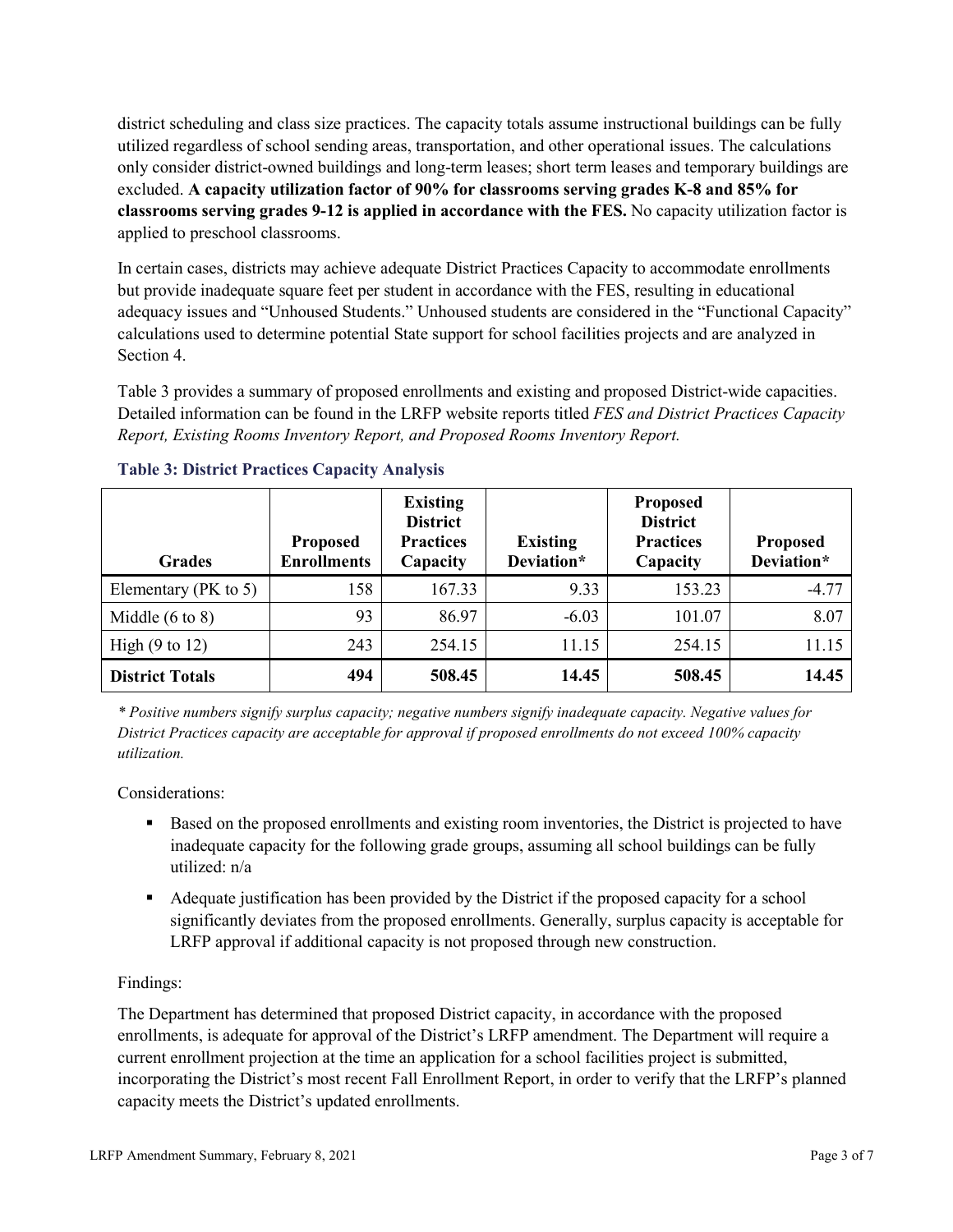### **4. New Construction Funding Eligibility**

*Functional Capacity* was calculated and compared to the proposed enrollments to provide a **preliminary estimate** of Unhoused Students and new construction funding eligibility. **A final determination will be made at the time of project application approval.**

*Functional Capacity* is the adjusted gross square footage of a school building *(total gross square feet minus excluded space)* divided by the minimum area allowance per full-time equivalent student for the grade level contained therein. *Unhoused Students* is the number of students projected to be enrolled in the District that exceeds the Functional Capacity of the District's schools pursuant to N.J.A.C. 6A:26-2.2(c). *Excluded Square Feet* includes (1) square footage exceeding the FES for any pre-kindergarten, kindergarten, general education, or self-contained special education classroom; (2) grossing factor square footage *(corridors, stairs, mechanical rooms, etc.)* that exceeds the FES allowance, and (3) square feet proposed to be demolished or discontinued from use. Excluded square feet may be revised during the review process for individual school facilities projects.

Table 4 provides a preliminary assessment of the Functional Capacity, Unhoused Students, and Estimated Maximum Approved Area for Unhoused Students for each FES grade group. The calculations exclude temporary facilities and short-term leased buildings. School buildings proposed for whole or partial demolition or reassignment to a non-school use are excluded from the calculations pending project application review. If a building is proposed to be reassigned to a different school, the square footage is applied to the proposed grades after reassignment. Buildings that are not assigned to a school are excluded from the calculations. In addition, only preschool students eligible for state funding (former ECPA students) are included. Detailed information concerning the calculations can be found in the *Functional Capacity and Unhoused Students Report* and the *Excluded Square Footage Report.*

| Category                                     | $PK/K$ to 5 | 6 to 8 | 9 to 12  | <b>Total</b> |
|----------------------------------------------|-------------|--------|----------|--------------|
| Eligible PK /K-12 Proposed Enrollments       | 158         | 93     | 243      |              |
| FES Area Allowance (SF/student)              | 125.00      | 134.00 | 151.00   |              |
| <b>Prior to Completion of Proposed Work:</b> |             |        |          |              |
| <b>Existing Gross Square Feet</b>            | 34,013      | 22,434 | 63,817   | 120,264      |
| <b>Adjusted Gross Square Feet</b>            | 33,897      | 22,357 | 63,649   | 119,903      |
| <b>Adjusted Functional Capacity</b>          | 263.63      | 173.88 | 421.52   |              |
| <b>Unhoused Students</b>                     | 0.00        | 0.00   | 0.00     |              |
| Est. Max. Area for Unhoused Students         | 0.00        | 0.00   | 0.00     |              |
| <b>After Completion of Proposed Work:</b>    |             |        |          |              |
| Gross Square Feet                            | 34,013      | 22,434 | 63,817   | 120,264      |
| New Gross Square Feet                        | $\theta$    | 0      | $\theta$ | $\theta$     |
| <b>Adjusted Gross Square Feet</b>            | 33,897      | 22,357 | 63,649   | 119,903      |
| <b>Functional Capacity</b>                   | 263.63      | 173.88 | 421.52   |              |
| Unhoused Students after Construction         | 0.00        | 0.00   | 0.00     |              |
| Est. Max. Area Remaining                     | 0.00        | 0.00   | $\theta$ |              |

### **Table 4: Estimated Maximum Approved Area for Unhoused Students**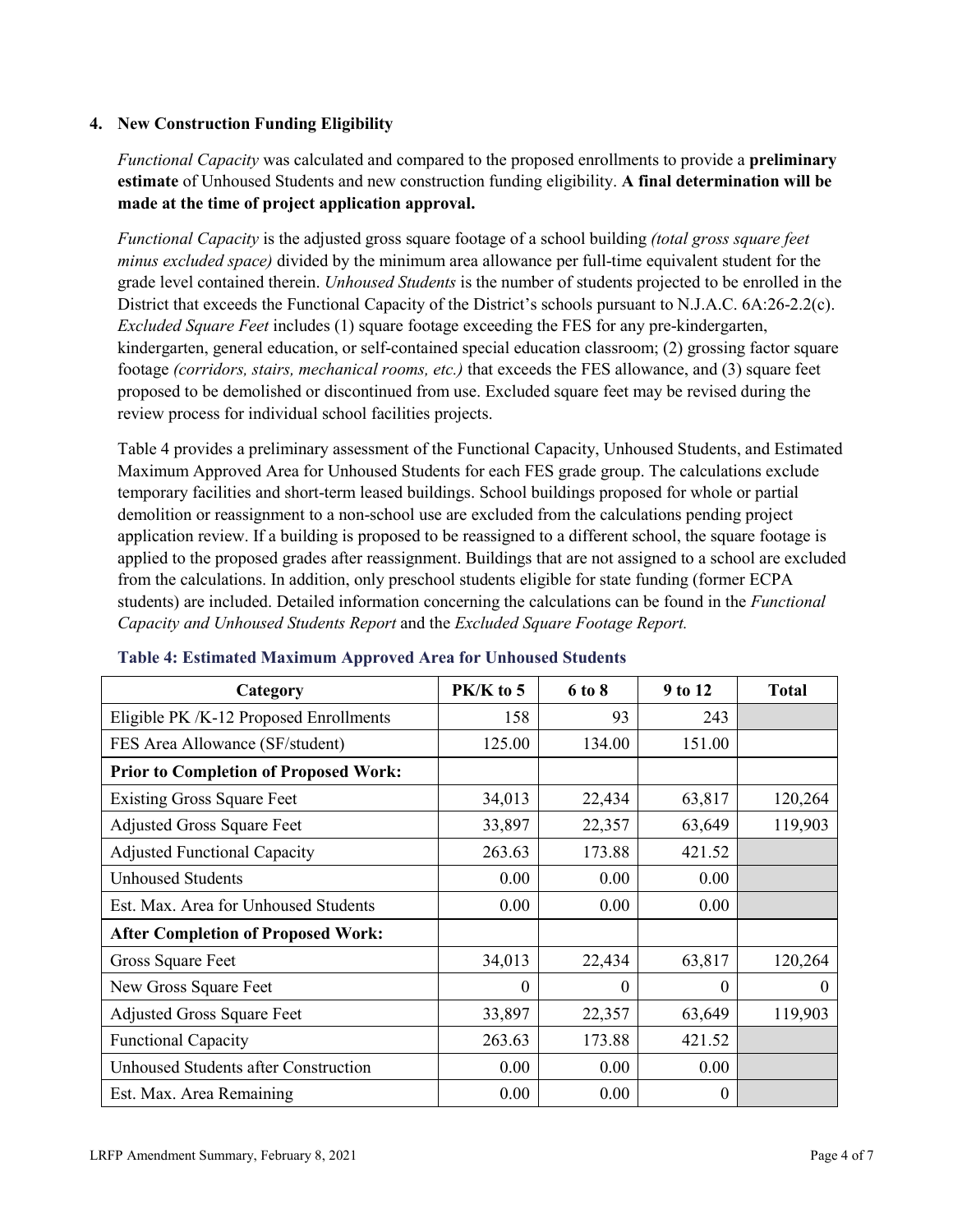Facilities used for non-instructional or non-educational purposes are ineligible for State support under the Act. However, projects for such facilities shall be reviewed by the Department to determine whether they are consistent with the District's LRFP and whether the facility, if it is to house students (full or part time) conforms to educational adequacy requirements. These projects shall conform to all applicable statutes and regulations.

Estimated costs represented in the LRFP by the District are for capital planning purposes only. The estimates are not intended to represent preliminary eligible costs or final eligible costs of approved school facilities projects.

Considerations:

- The District does not have approved projects pending completion, as noted in Section 1, that impact the Functional Capacity calculations.
- **The Functional Capacity calculations** *exclude* square feet proposed for demolition or discontinuation for the following FES grade groups and school buildings pending a feasibility study and project review: n/a .
- Based on the preliminary assessment, the District has Unhoused Students prior to the completion of proposed work for the following FES grade groups: n/a.
- New construction is proposed for the following FES grade groups: n/a.
- Proposed new construction exceeds the estimated maximum area allowance for Unhoused Students prior to the completion of the proposed work for the following grade groups: n/a.
- The District, based on the preliminary LRFP assessment, will not have Unhoused Students after completion of the proposed LRFP work. If the District is projected to have Unhoused Students, adequate justification has been provided to confirm educational adequacy in accordance with Section 6 of this determination.

### Findings:

Functional Capacity and Unhoused Students calculated in the LRFP are preliminary estimates. Preliminary Eligible Costs (PEC) and Final Eligible Costs (FEC) will be included in the review process for specific school facilities projects. A feasibility study undertaken by the District is required if building demolition or replacement is proposed per N.J.A.C. 6A:26-2.3(b)(10).

# **5. Proposed Work**

The District assessed program space, capacity, and physical plant deficiencies to determine corrective actions. Capital maintenance, or *"system actions,"* address physical plant deficiencies due to operational, building code, and /or life cycle issues. Inventory changes, or *"inventory actions,*" add, alter, or eliminate sites, site amenities, buildings, and/or rooms.

The Act (N.J.S.A. 18A:7G-7b) provides that all school facilities shall be deemed suitable for rehabilitation unless a pre-construction evaluation undertaken by the District demonstrates to the satisfaction of the Commissioner that the structure might pose a risk to the safety of the occupants even after rehabilitation or that rehabilitation is not cost-effective. Pursuant to N.J.A.C. 6A:26-2.3(b)(10), the Commissioner may identify school facilities for which new construction is proposed in lieu of rehabilitation for which it appears from the information presented that new construction is justified, provided, however, that for such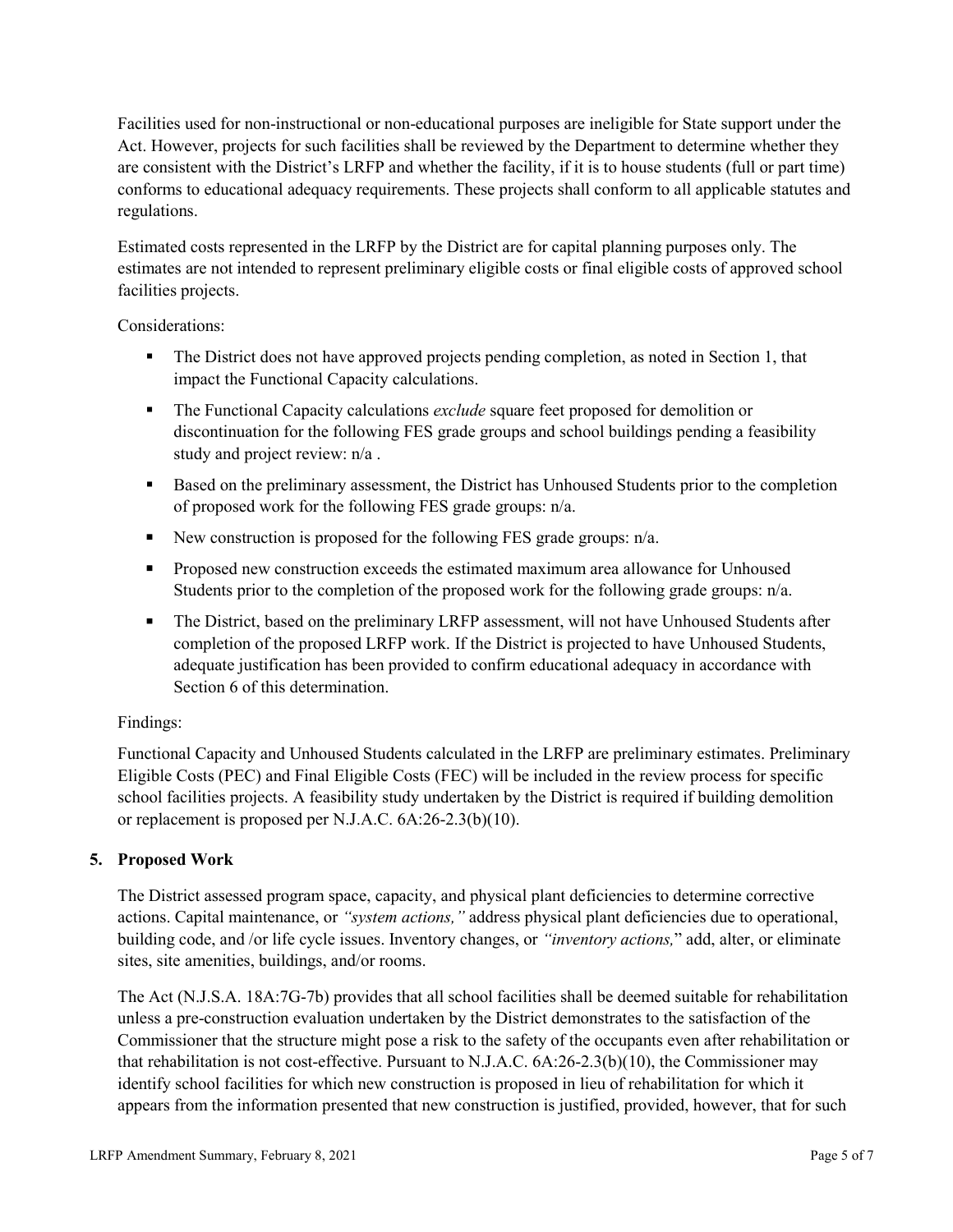school facilities so identified, the District must submit a feasibility study as part of the application for the specific school facilities project. The cost of each proposed building replacement is compared to the cost of additions or rehabilitation required to eliminate health and safety deficiencies and to achieve the District's programmatic model.

Table 5 lists the scope of work proposed for each school based on the building(s) serving their student population. Proposed inventory changes are described in the LRFP website reports titled *"School Asset Inventory Report and "Proposed Room Inventory Report."* Information concerning proposed systems work, or capital maintenance can be found in the "LRFP Systems Action Summary Report."

With the completion of the proposed work, the following schools are proposed to be eliminated: n/a; the following schools are proposed to be added: n/a.

| <b>Proposed Scope of Work</b>                                                                  | <b>Applicable Schools</b>                                                           |
|------------------------------------------------------------------------------------------------|-------------------------------------------------------------------------------------|
| <b>Renovation only</b> (no new construction)                                                   |                                                                                     |
| System actions only (no inventory actions)                                                     | Point Pleasant Beach High School (050); G.<br>Harold Antrim Elementary School (060) |
| Existing inventory actions only (no systems actions)                                           | n/a                                                                                 |
| Systems and inventory changes                                                                  | n/a                                                                                 |
| <b>New construction</b>                                                                        |                                                                                     |
| Building addition only (no systems actions)                                                    | n/a                                                                                 |
| Renovation and building addition (system, existing<br>inventory, and new construction actions) | n/a                                                                                 |
| New building on existing site                                                                  | n/a                                                                                 |
| New building on new or expanded site                                                           | n/a                                                                                 |
| Site and building disposal (in addition to above scopes)                                       |                                                                                     |
| Partial building demolition                                                                    | n/a                                                                                 |
| Whole building demolition                                                                      | n/a                                                                                 |
| Site and building disposal or discontinuation of use                                           | n/a                                                                                 |

#### **Table 5: School Building Scope of Work**

Findings:

The Department has determined that the proposed work is adequate for approval of the District's LRFP amendment. However, Department approval of proposed work in the LRFP does not imply the District may proceed with a school facilities project. The District must submit individual project applications with cost estimates for Department project approval. Both school facilities project approval and other capital project review require consistency with the District's approved LRFP.

### **6. Proposed Room Inventories and the Facilities Efficiency Standards**

The District's proposed school buildings were evaluated to assess general educational adequacy in terms of compliance with the FES area allowance pursuant to N.J.A.C. 6A:26-2.2 and 2.3.